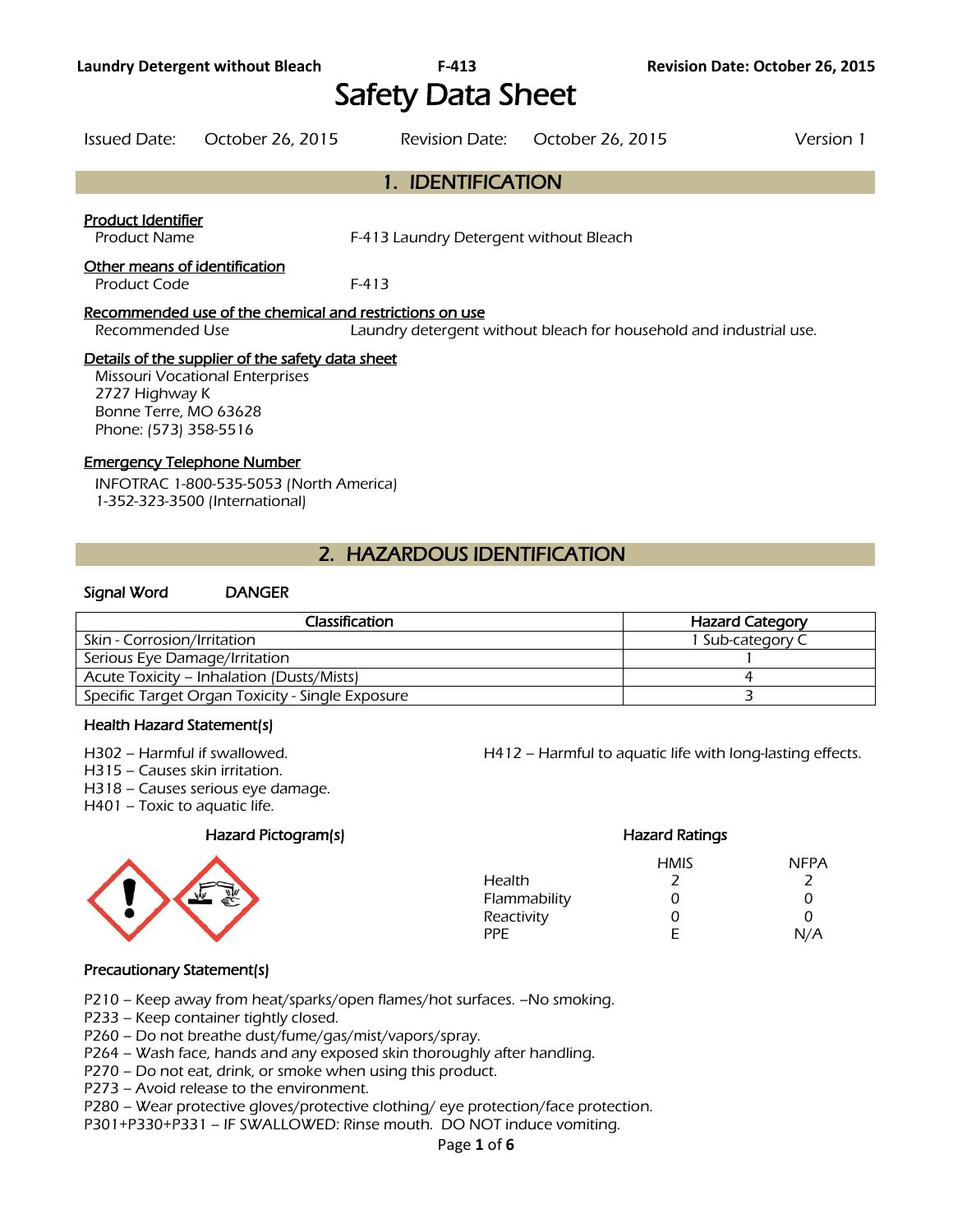#### **Laundry Detergent without Bleach F-413 Revision Date: October 26, 2015**

P303+P361+P353 – IF ON SKIN (or hair): Remove/Take off immediately all contaminated clothing. Rinse skin with water/shower.

P363 – Wash contaminated clothing before reuse.

P304+P340 – IF INHALED: Remove victim to fresh air and keep at rest in a position comfortable for breathing.

P312 – Call a POISON CENTER or doctor/physician if you feel unwell.

P305+P351+P338 – IF IN EYES: Rinse cautiously with water for several minutes. Remove contact lenses, if present and easy to do. Continue rinsing.

P310 – Immediately call a POISON CENTER or doctor/physician.

P501 – Dispose of contents/container to an approved waste disposal site.

#### Potential Health Effects

| <b>Skin Contact</b> | May cause skin corrosion/irritation/burns. |
|---------------------|--------------------------------------------|
| Eye Contact         | May cause eye damage.                      |
| Inhalation          | May cause respiratory irritation.          |
| Ingestion           | May be harmful if swallowed.               |

# 3. COMPOSITION/INFORMATION ON INGREDIENT

| <b>Chemical Name/Pure Substance</b> | CAS#       | Weight-% |
|-------------------------------------|------------|----------|
| Sodium Carbonate Anhydrous          | 497-19-8   | 50       |
| Nacconol 90G                        | 68081-81-2 | 10       |
| Acusol 445ND                        | 68479-09-4 | $0 - 5$  |
|                                     |            |          |

\*\*If Chemical Name/CAS No is "proprietary" and/or Weight-% is listed as a range, the specific chemical identity and/or percentage of composition has been withheld as a trade secret.

# 4. FIRST-AID MEASURES

| <b>General Advice</b>               | If you feel unwell, seek medical advice (show label where possible).                                                                                                                |
|-------------------------------------|-------------------------------------------------------------------------------------------------------------------------------------------------------------------------------------|
| Eye Contact                         | Rinse cautiously with water for several minutes. Remove contact lenses, if present and easy<br>to do. Continue rinsing. Get medical advice/attention.                               |
| <b>Skin Contact</b>                 | Wash off immediately with plenty of water. Take off contaminated clothing. Wash<br>contaminated clothing before reuse. If skin irritation persists, call a physician.               |
| Inhalation                          | Remove victim to fresh air and keep at rest in a position comfortable for breathing. Call a<br>POISON CENTER or doctor/physician if you feel unwell.                                |
| Ingestion                           | Rinse mouth. Do NOT induce vomiting. Call a POISON CENTER or doctor/physician if you<br>feel unwell.                                                                                |
| Most important symptoms and effects |                                                                                                                                                                                     |
| <b>Symptoms</b>                     | Prolonged contact may cause painful stinging or burning of eyes and lids, watering of eye,<br>and irritation. Prolonged contact may even cause severe skin irritation or mild burn. |

# 5. FIRE-FIGHTING MEASURES

### Extinguishing Media

Suitable Extinguishing Media: Use extinguishing media that is appropriate to local circumstances. Unsuitable Extinguishing Media: Not determined.

### Specific Hazards Arising from the Chemical

Components of this product may decompose upon heating to produce corrosive and/or toxic fumes.

#### Protective equipment and precautions for firefighters

As in any fire, wear self-contained breathing apparatus pressure-demand, MSHA/NIOSH (approved or equivalent) and full protective gear.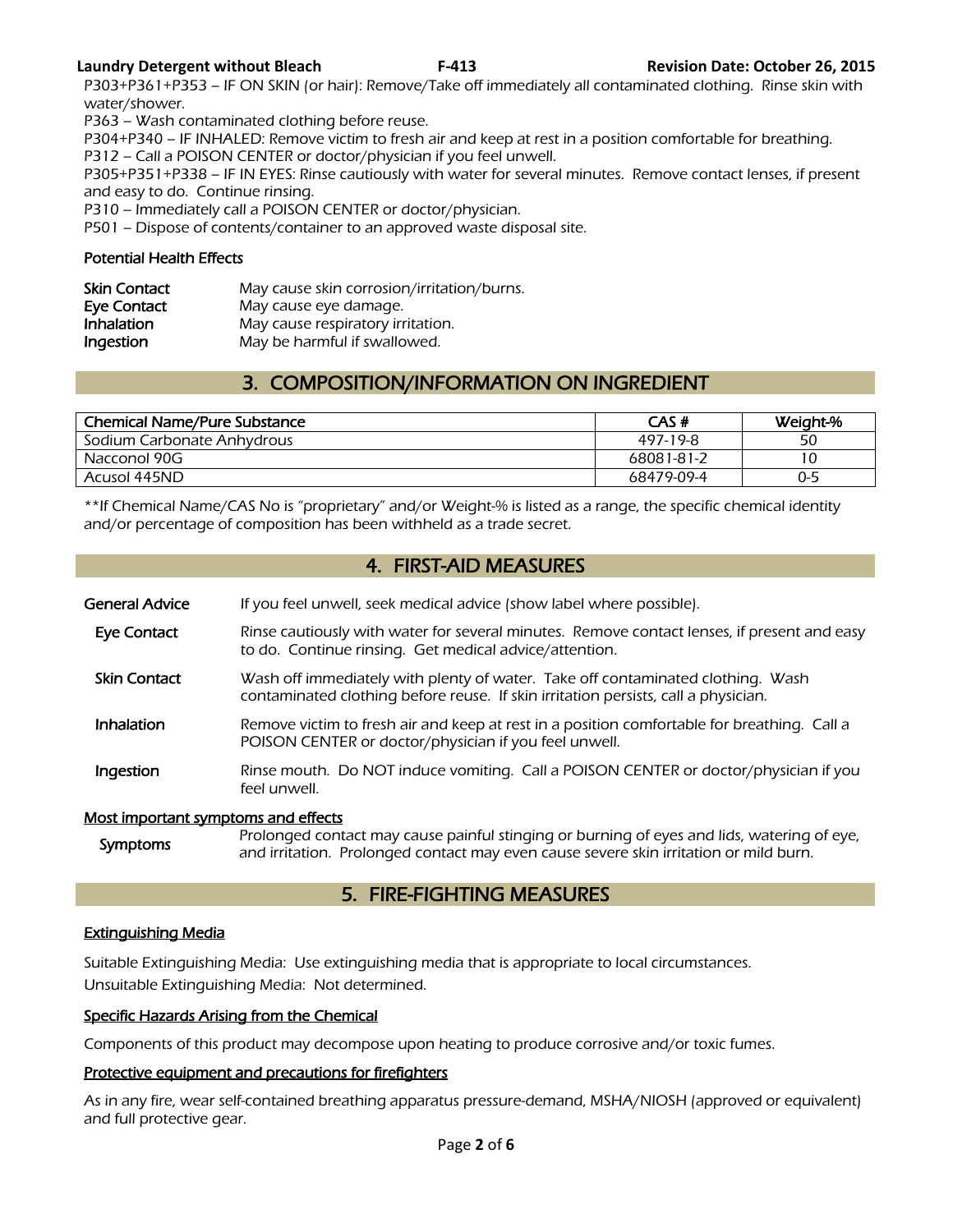6. ACCIDENTAL RELEASE MEASURES

#### Personal precautions, protective equipment and emergency procedures

| Personal precautions                                     | Keep unnecessary personnel away. Do not get in eyes, on skin, or on<br>clothing. Avoid creation of dust. Avoid breathing dust. Do not eat, drink,<br>or smoke in areas where this material is used. Wash thoroughly after<br>handling. Wet material may pose a slipping hazard. |
|----------------------------------------------------------|---------------------------------------------------------------------------------------------------------------------------------------------------------------------------------------------------------------------------------------------------------------------------------|
| <b>Environmental precautions</b>                         | Do not flush into surface water or sanitary sewer system. See Section 12<br>for additional ecological information.                                                                                                                                                              |
| <u>Methods and material for containment and clean up</u> |                                                                                                                                                                                                                                                                                 |
| <b>Methods for Containment</b>                           | Prevent further leakage or spillage if safe to do so.                                                                                                                                                                                                                           |
| Methods for Clean up                                     | Shovel dry material into suitable container. Vacuum any remaining<br>material into a suitable container.                                                                                                                                                                        |

# 7. HANDLING AND STORAGE

#### Precautions for safe handling

Handle in accordance with good industrial hygiene and safety practice. Use only in well ventilated areas. Do not breathe dust/fume/gas/mist/vapors/spray. Wash face, hands, and any exposed skin thoroughly after handling. Use personal protection recommended in Section 8.

#### Conditions for safe storage, including any incompatibilities

Storage Conditions Keep containers tightly closed in a dry, cool and well-ventilated place. Store in original container. Do not allow water to get into container. If liner is present, tie after each use. Store containers on pallets. Keep away from food, drink, and animal feed. Store locked up. **Incompatible Materials** Keep away from heat, sparks, and open flames. Aluminum, powdered aluminum, acids, and strong oxidizing agents.

# 8. EXPOSURE CONTROLS/PERSONAL PROTECTION

| Chemical<br>Name | -11                      | <b>OCLIA DEI</b>         | NIOSH IDI H |
|------------------|--------------------------|--------------------------|-------------|
| $\sim$           | $\overline{\phantom{0}}$ | $\overline{\phantom{0}}$ | $\sim$      |
|                  |                          |                          |             |

#### Appropriate engineering controls

Engineering Controls Apply technical measures to comply with the occupational exposure limits.

#### Individual protection measures, such as personal protective equipment

| Eye/Face Protection                   | Wear approved safety goggles.                                                                                                                                              |
|---------------------------------------|----------------------------------------------------------------------------------------------------------------------------------------------------------------------------|
| Skin and Body Protection              | Wear appropriate clothing to prevent repeated or prolonged skin contact.                                                                                                   |
| <b>Respiratory Protection</b>         | Ensure adequate ventilation, especially in confined areas.                                                                                                                 |
| <b>General Hygiene Considerations</b> | Do not eat, drink, or smoke when using this product. Wash contaminated<br>clothing before reuse. Handle in accordance with good industrial hygiene<br>and safety practice. |

# 9. PHYSICAL AND CHEMICAL PROPERTIES

| <u>Appearance</u>              |                |                               |                                |
|--------------------------------|----------------|-------------------------------|--------------------------------|
| <b>Physical State</b><br>Color | Solid<br>White | Odor<br><b>Odor Threshold</b> | Clean Breeze<br>Not Determined |
| Property                       | Values         |                               | Remarks - Method               |

| Odor                  | Clean Breeze   |
|-----------------------|----------------|
| <b>Odor Threshold</b> | Not Determined |

Remarks - Method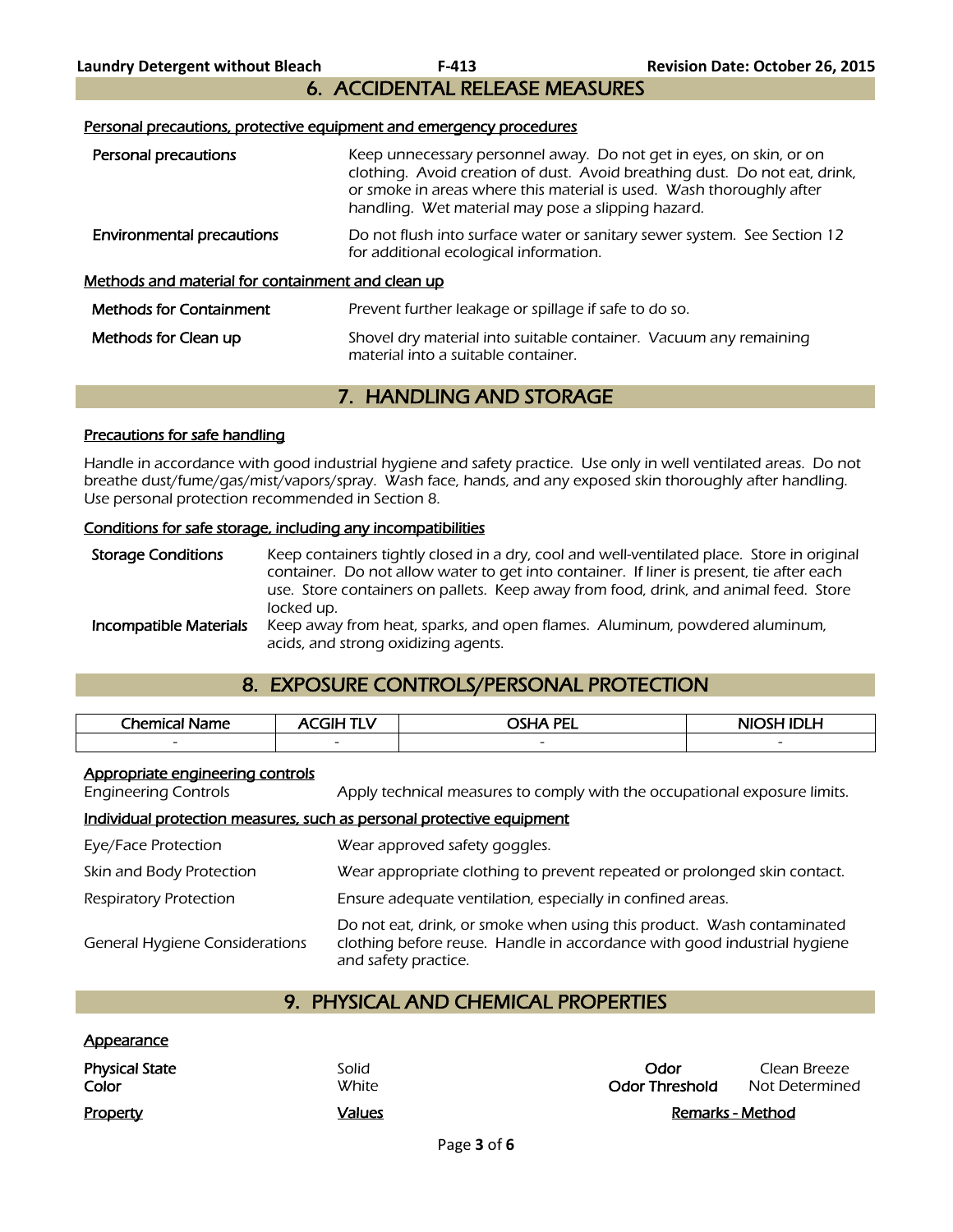**Laundry Detergent without Bleach F-413 Revision Date: October 26, 2015 pH** 9.5-10.5 1% solution Melting Point/Freezing Point Not determined **Boiling Point/Boiling Range Not determined<br>Flash Point Communisty Range Mot determined Evaporation Rate** Not determined Flammability (Solid, Gas) Non-Flammable Upper Flammability Limits Not determined Lower Flammability Limits Not determined Vapor Pressure Not determined Vapor Density Not determined Specific Gravity **Not determined Water Solubility Complete**<br> **Solubility in other solvents** Not determined Solubility in other solvents Partition Coefficient Not determined Auto-ignition Temperature Mot determined Decomposition Temperature Not determined Viscosity<br>
Explosive Properties<br>
Explosive Properties<br>
Not determined **Explosive Properties** Oxidizing Properties Not determined

Not determined

# 10. STABILITY AND REACTIVITY

| Reactivity                                        | Not reactive under normal conditions.                                                                      |
|---------------------------------------------------|------------------------------------------------------------------------------------------------------------|
| <b>Chemical Stability</b>                         | Stable under recommended storage conditions.                                                               |
| <b>Conditions to Avoid</b>                        | Keep out of reach of children.                                                                             |
| Incompatible materials                            | Strong acids, strong alkalis, aluminum, powdered aluminum, hydrides and<br>other water-reactive compounds. |
| <b>Hazardous Decomposition</b><br><b>Products</b> | Sodium oxides, carbon oxides, and sulfur oxides.                                                           |
| Hazardous Polymerization                          | Will not occur.                                                                                            |

# 11. TOXICOLOGICAL INFORMATION

#### Mixture Toxicity

Toxicological data have not been determined specifically for this product.

# 12. ECOLOGICAL INFORMATION

#### **Ectotoxicity**

Ecological studies have not been carried out on this product.

### 13. DISPOSAL CONSIDERATIONS

| <b>Disposal Instructions</b>             | Dispose of in accordance with applicable local, regional, national, and<br>international regulations.                                                                                                  |  |  |  |
|------------------------------------------|--------------------------------------------------------------------------------------------------------------------------------------------------------------------------------------------------------|--|--|--|
| Hazardous Waste Code                     | Not available.                                                                                                                                                                                         |  |  |  |
| Waste from residues / unused<br>products | Use or reuse if possible. Damp material should be neutralized to a non-<br>oxidizing state.                                                                                                            |  |  |  |
| <b>Contaminated Packaging</b>            | Dispose of container in accordance with applicable local, regional, national,<br>and/or international regulations. Container rinsate must be disposed of in<br>compliance with applicable regulations. |  |  |  |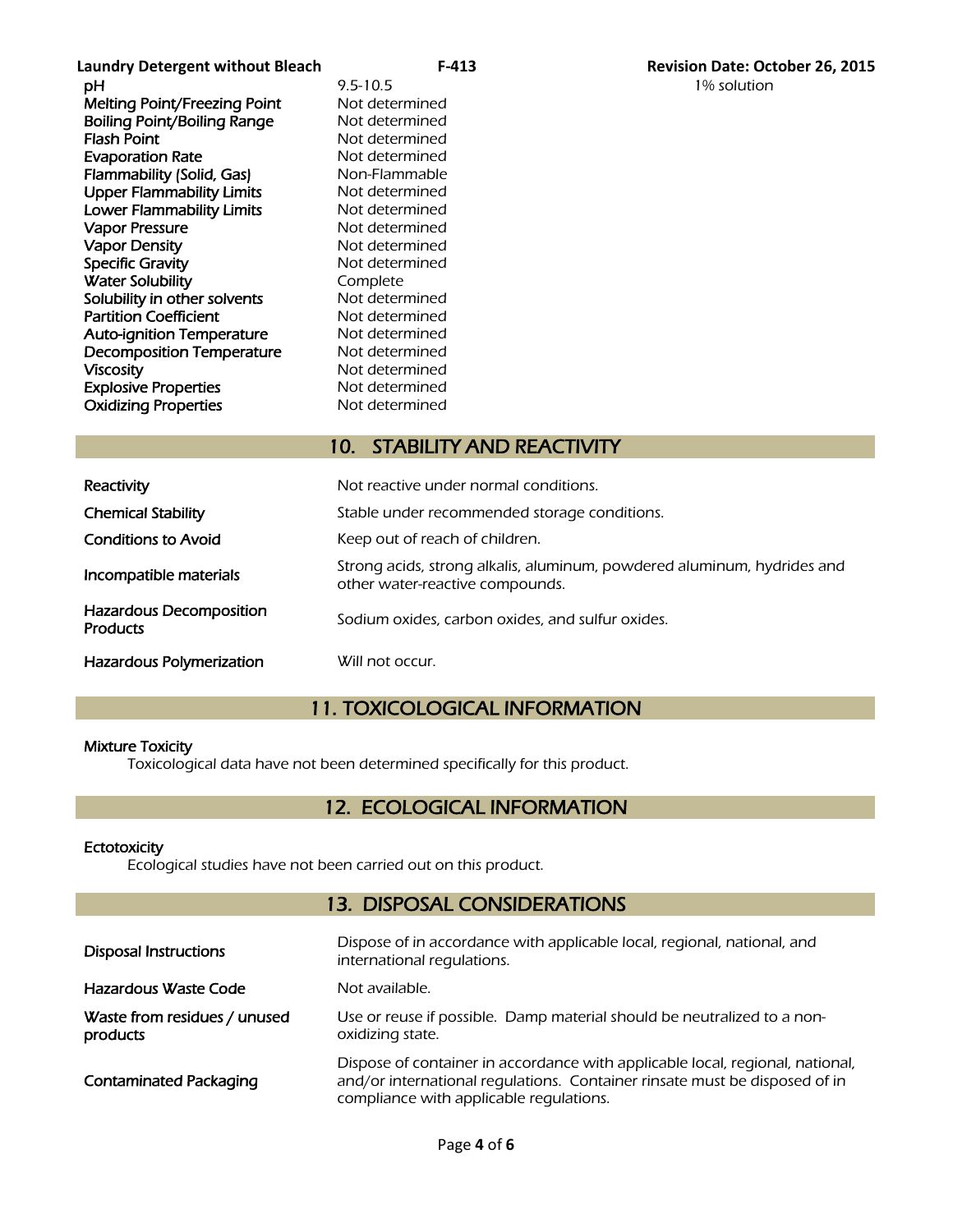# 14. TRANSPORT INFORMATION

| <b>Note</b>                                 | Please see current shipping paper for most up to date shipping information,<br>including exemptions and special circumstances. |  |  |  |  |
|---------------------------------------------|--------------------------------------------------------------------------------------------------------------------------------|--|--|--|--|
| DOT I.D. Number<br>DOT Proper Shipping Name | Not available.<br>Not available.                                                                                               |  |  |  |  |
| <b>DOT Hazard Classes:</b>                  |                                                                                                                                |  |  |  |  |
| US DOT                                      | Not available.                                                                                                                 |  |  |  |  |
| Road (ADR)                                  | Not available.                                                                                                                 |  |  |  |  |
| Air (ICAO/IMDG)                             | Not available.                                                                                                                 |  |  |  |  |
| Sea (IMO/IMDG)                              | Not available.                                                                                                                 |  |  |  |  |
| Packing Group                               | Not available.                                                                                                                 |  |  |  |  |
| <b>DOT Label</b>                            | Not available.                                                                                                                 |  |  |  |  |

# 15. REGULATORY INFORMATION

#### U.S. Federal Regulations

Contents of this SDS comply with OSHA Hazard Communication Standard CFR 1910.1200.

#### OSHA Hazard Communication Standard (29 CFR 1910.1200)

( X ) Hazardous ( ) Non- Hazardous

#### SARA TITLE III

| Section 302/304 | Extremely Hazardous Substances: None.                          |  |  |  |  |
|-----------------|----------------------------------------------------------------|--|--|--|--|
| Section 311/312 | (40CFR370) Hazardous Categories: Acute.                        |  |  |  |  |
| Section 313     | Contains the following SARA 313 Toxic Release Chemicals: None. |  |  |  |  |
| <b>CERCLA</b>   |                                                                |  |  |  |  |

CERCLA Regulatory Based on information supplied this product contains no substances regulated under CERCLA.

### State Regulations

#### California Prop 65

 This product may contain the following ingredient(s) known to the state of California to cause cancer, birth defects or other reproductive harm: None.

#### Inventories

| Component                                | <b>TSCA</b><br>(United<br>States) | <b>DSL</b><br>(Canada) | <b>EINECS/ELINCS</b><br>(Europe) | <b>ENCS</b><br>(Japan) | China<br>(IECSC) | <b>KECL</b><br>(Korea) | <b>PICCS</b><br>(Philippines) | <b>AICS</b><br>(Australia) |
|------------------------------------------|-----------------------------------|------------------------|----------------------------------|------------------------|------------------|------------------------|-------------------------------|----------------------------|
| Sodium<br>Carbonate<br>(497-19-8)        | X                                 | X                      | X                                | X                      | X                | X                      | X                             | X                          |
| Nacconol<br>90G<br>$(68081 - 81 -$<br>2) | X                                 | X                      | X                                | X                      | X                | X                      | X                             | X                          |
| Acusol<br>445ND<br>(68479-09-<br>4)      | X                                 |                        |                                  |                        |                  |                        |                               |                            |